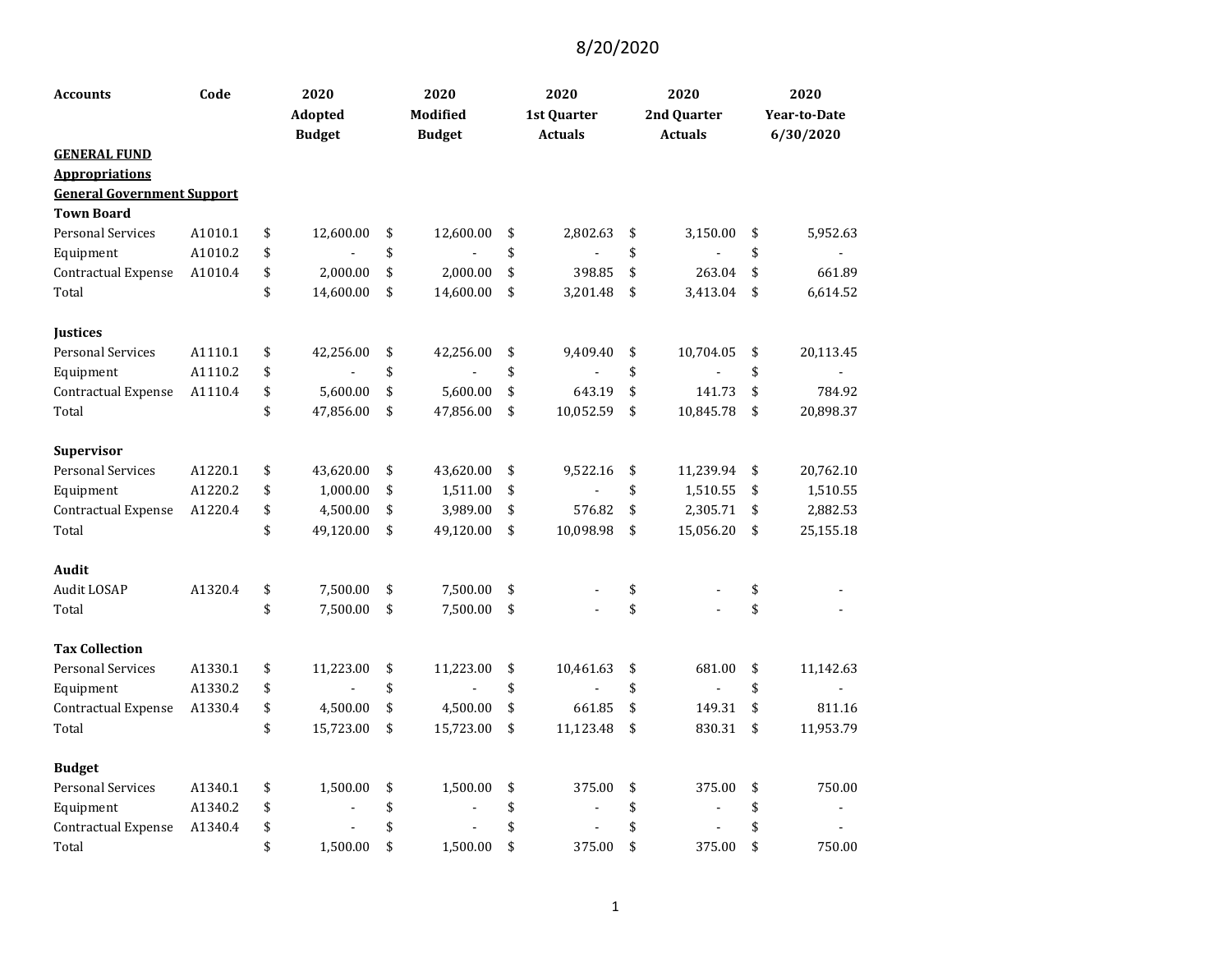| <b>Accounts</b>            | Code    | 2020 |               | 2020 |                 | 2020           | 2020           | 2020                |
|----------------------------|---------|------|---------------|------|-----------------|----------------|----------------|---------------------|
|                            |         |      | Adopted       |      | <b>Modified</b> | 1st Quarter    | 2nd Quarter    | <b>Year-to-Date</b> |
|                            |         |      | <b>Budget</b> |      | <b>Budget</b>   | <b>Actuals</b> | <b>Actuals</b> | 6/30/2020           |
| <b>Assessors</b>           |         |      |               |      |                 |                |                |                     |
| <b>Personal Services</b>   | A1355.1 | \$   |               | \$   |                 |                | \$             | \$                  |
| Equipment                  | A1355.2 | \$   |               | \$   |                 | \$             | \$             |                     |
| <b>Contractual Expense</b> | A1355.4 | \$   | 40,375.00     | \$   | 40,375.00       | \$<br>49.19    | \$<br>418.45   | \$<br>467.64        |
| Total                      |         | \$   | 40,375.00     | \$   | 40,375.00       | \$<br>49.19    | \$<br>418.45   | \$<br>467.64        |
| <b>Fiscal Advisors</b>     |         |      |               |      |                 |                |                |                     |
| Contractual Expense        | A1380.4 | \$   |               | \$   |                 | \$             | \$             | \$                  |
| Total                      |         | \$   |               | \$   |                 | \$             | \$             | \$                  |
| <b>Town Clerk</b>          |         |      |               |      |                 |                |                |                     |
| <b>Personal Services</b>   | A1410.1 | \$   | 37,828.00     | \$   | 37,828.00       | \$<br>8,741.63 | \$<br>9,444.16 | \$<br>18,185.79     |
| Equipment                  | A1410.2 | \$   |               | \$   |                 | \$             | \$             | \$                  |
| Contractual Expense        | A1410.4 | \$   | 3,500.00      | \$   | 3,500.00        | \$<br>948.99   | \$<br>209.02   | \$<br>1,158.01      |
| Total                      |         | \$   | 41,328.00     | \$   | 41,328.00       | \$<br>9,690.62 | \$<br>9,653.18 | \$<br>19,343.80     |
| <b>Attorney</b>            |         |      |               |      |                 |                |                |                     |
| <b>Personal Services</b>   | A1420.1 | \$   |               | \$   |                 |                | \$             | \$                  |
| Equipment                  | A1420.2 | \$   |               | \$   |                 | \$             | \$             | \$                  |
| Contractual Expense        | A1420.4 | \$   | 40,000.00     | \$   | 40,000.00       | \$<br>3,983.50 | \$<br>6,649.50 | \$<br>10,633.00     |
| Total                      |         | \$   | 40,000.00     | \$   | 40,000.00       | \$<br>3,983.50 | \$<br>6,649.50 | \$<br>10,633.00     |
| <b>Engineer</b>            |         |      |               |      |                 |                |                |                     |
| Contractual Expense        | A1440.4 | \$   | 3,500.00      | \$   | 3,500.00        | \$             | \$             | \$                  |
| Total                      |         | \$   | 3,500.00      | \$   | 3,500.00        | \$             | \$             | \$                  |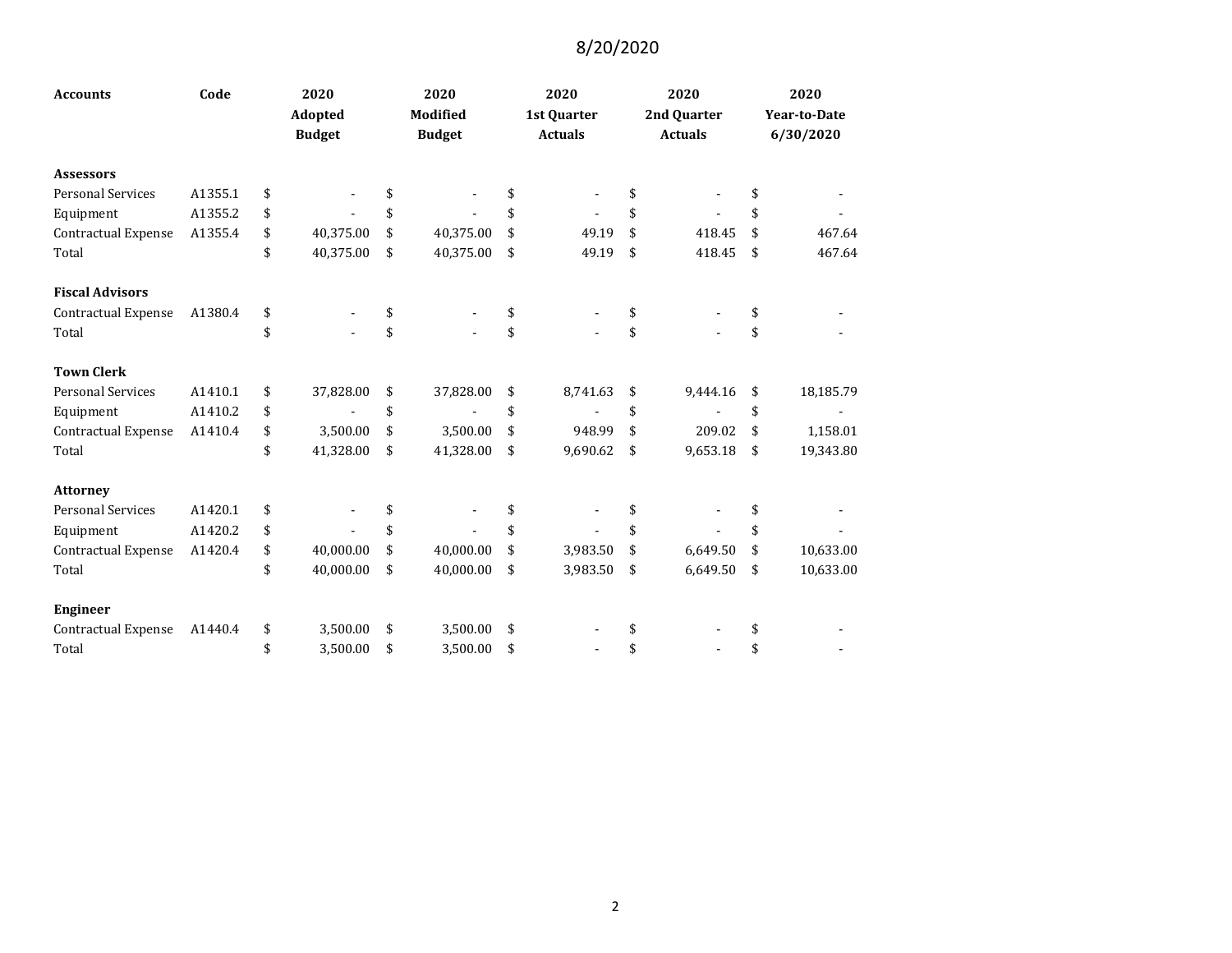| <b>Accounts</b>                     | Code    | 2020<br>Adopted<br><b>Budget</b> | 2020<br><b>Modified</b><br><b>Budget</b> | 2020<br>1st Quarter<br><b>Actuals</b> | 2020<br>2nd Quarter<br><b>Actuals</b> | 2020<br><b>Year-to-Date</b><br>6/30/2020 |
|-------------------------------------|---------|----------------------------------|------------------------------------------|---------------------------------------|---------------------------------------|------------------------------------------|
| <b>Elections</b>                    |         |                                  |                                          |                                       |                                       |                                          |
| <b>Personal Services</b>            | A1450.1 | \$                               | \$                                       | \$                                    | \$                                    | \$                                       |
| Equipment                           | A1450.2 | \$                               | \$                                       | \$                                    | \$                                    | \$                                       |
| Contractual Expense                 | A1450.4 | \$<br>250.00                     | \$<br>250.00                             | \$<br>$\overline{a}$                  | \$                                    | \$                                       |
| Total                               |         | \$<br>250.00                     | \$<br>250.00                             | \$                                    | \$                                    | \$                                       |
| <b>Buildings</b>                    |         |                                  |                                          |                                       |                                       |                                          |
| <b>Personal Services</b>            | A1620.1 | \$<br>2,000.00                   | \$<br>2,000.00                           | \$<br>353.48                          | \$<br>84.00                           | \$<br>437.48                             |
| Equipment                           | A1620.2 | \$<br>500.00                     | \$<br>500.00                             | \$                                    | \$                                    | \$                                       |
| Contractual Expense                 | A1620.4 | \$<br>60,000.00                  | \$<br>60,000.00                          | \$<br>8,547.98                        | \$<br>5,105.81                        | \$<br>13,653.79                          |
| Total                               |         | \$<br>62,500.00                  | \$<br>62,500.00                          | \$<br>8,901.46                        | \$<br>5,189.81                        | \$<br>14,091.27                          |
| <b>Central Communicatons System</b> |         |                                  |                                          |                                       |                                       |                                          |
| <b>Personal Services</b>            | A1650.1 | \$                               | \$                                       | \$                                    | \$                                    | \$                                       |
| Equipment                           | A1650.2 | \$<br>$\mathbf{r}$               | \$                                       | \$                                    | \$                                    | \$                                       |
| Contractual Expense                 | A1650.4 | \$<br>5,000.00                   | \$<br>5,000.00                           | \$<br>2,243.64                        | \$<br>2,845.51                        | \$<br>5,089.15                           |
| Total                               |         | \$<br>5,000.00                   | \$<br>5,000.00                           | \$<br>2,243.64                        | \$<br>2,845.51                        | \$<br>5,089.15                           |
| <b>Central Printing and Mailing</b> |         |                                  |                                          |                                       |                                       |                                          |
| <b>Personal Services</b>            | A1670.1 | \$                               | \$                                       | \$                                    | \$                                    | \$                                       |
| Equipment                           | A1670.2 | \$                               | \$                                       | \$                                    | \$                                    | \$                                       |
| Contractual Expense                 | A1670.4 | \$<br>2,500.00                   | \$<br>2,500.00                           | \$<br>1,748.29                        | \$<br>948.07                          | \$<br>2,696.36                           |
| Total                               |         | \$<br>2,500.00                   | \$<br>2,500.00                           | \$<br>1,748.29                        | \$<br>948.07                          | \$<br>2,696.36                           |
| <b>Special items</b>                |         |                                  |                                          |                                       |                                       |                                          |
| Unallocated Insuran                 | A1910.4 | \$<br>36,000.00                  | \$<br>36,000.00                          | \$                                    | \$<br>35,493.86                       | \$<br>35,493.86                          |
| Municipal Associatio                | A1920.4 | \$<br>1,100.00                   | \$<br>1,100.00                           | \$<br>1,099.00                        | \$                                    | \$<br>1,099.00                           |
| Contingency                         | A1990.4 | \$<br>45,000.00                  | \$<br>45,000.00                          | \$                                    | \$                                    | \$                                       |
| Total                               |         | \$<br>82,100.00                  | \$<br>82,100.00                          | \$<br>1,099.00                        | \$<br>35,493.86                       | \$<br>36,592.86                          |
| Total General Government Supp \$    |         | 413,852.00                       | \$<br>413,852.00                         | \$<br>62,567.23                       | \$<br>91,718.71                       | \$<br>154,285.94                         |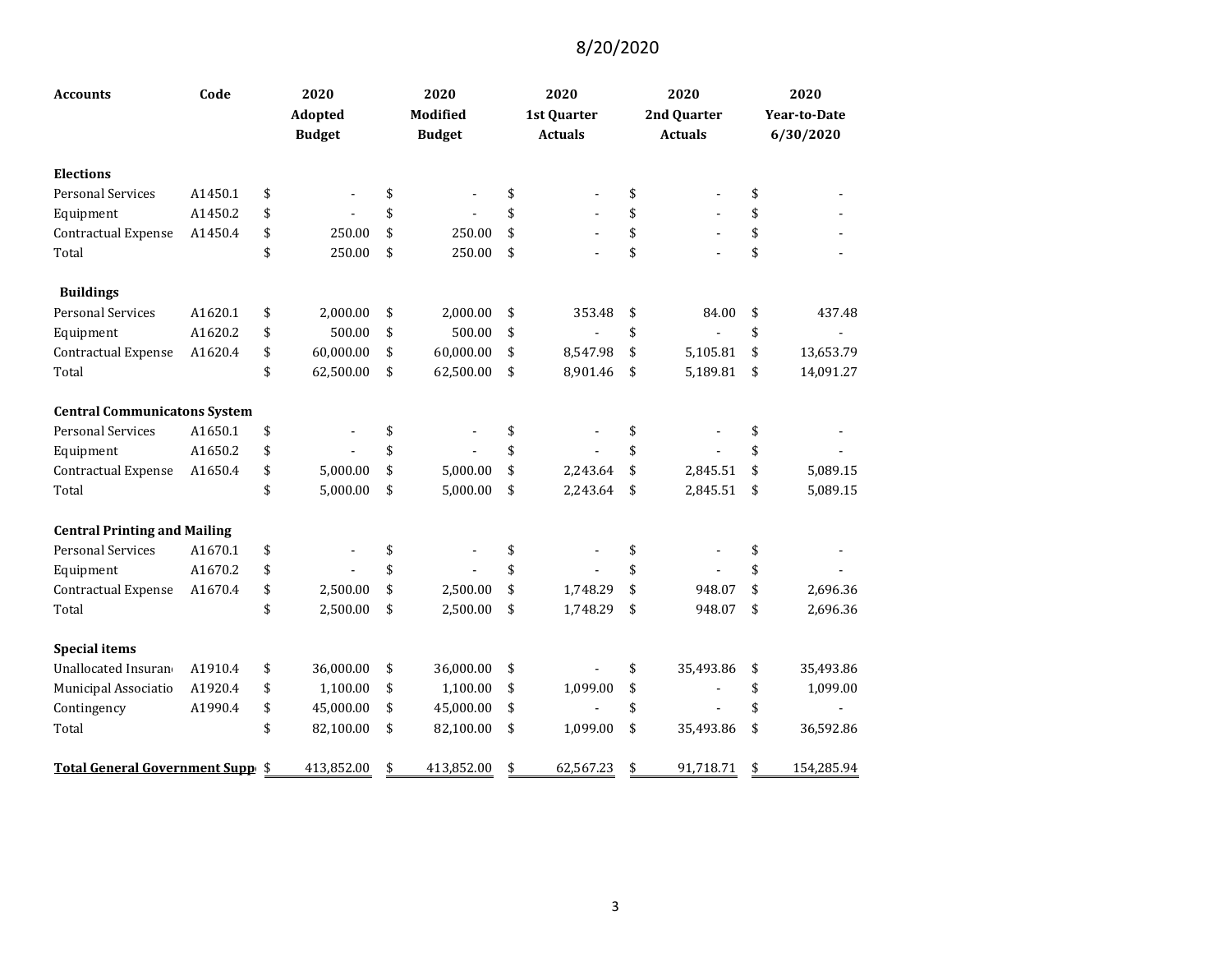| <b>Accounts</b>             | Code    | 2020<br>Adopted<br><b>Budget</b> |           | 2020<br><b>Modified</b><br><b>Budget</b> | 2020<br>1st Quarter<br><b>Actuals</b> | 2020<br>2nd Quarter<br><b>Actuals</b> | 2020<br><b>Year-to-Date</b><br>6/30/2020 |
|-----------------------------|---------|----------------------------------|-----------|------------------------------------------|---------------------------------------|---------------------------------------|------------------------------------------|
| <b>Public Safety</b>        |         |                                  |           |                                          |                                       |                                       |                                          |
| <b>Traffic Control</b>      |         |                                  |           |                                          |                                       |                                       |                                          |
| <b>Personal Services</b>    | A3310.1 | \$                               |           | \$                                       | \$                                    | \$                                    | \$                                       |
| Equipment                   | A3310.2 | \$                               |           | \$                                       | \$                                    | \$                                    | \$                                       |
| Contractual Expense         | A3310.4 | \$                               | 1,500.00  | \$<br>1,500.00                           | \$                                    | \$                                    | \$                                       |
| Total                       |         | \$                               | 1,500.00  | \$<br>1,500.00                           | \$                                    | \$                                    | \$                                       |
| <b>Control of Dogs</b>      |         |                                  |           |                                          |                                       |                                       |                                          |
| <b>Personal Services</b>    | A3510.1 | \$                               | 7,791.00  | \$<br>7,791.00                           | \$<br>1,797.80                        | \$<br>2,097.55                        | \$<br>3,895.35                           |
| Equipment                   | A3510.2 | \$                               |           | \$                                       | \$                                    | \$                                    | \$                                       |
| Contractual Expense         | A3510.4 | \$                               | 5,130.00  | \$<br>5,130.00                           | \$<br>6.43                            | \$<br>$(266.59)$ \$                   | (260.16)                                 |
| Total                       |         | \$                               | 12,921.00 | \$<br>12,921.00                          | \$<br>1,804.23                        | \$<br>1,830.96                        | \$<br>3,635.19                           |
| <b>Animal Control Other</b> |         |                                  |           |                                          |                                       |                                       |                                          |
| <b>Personal Services</b>    | A3520.1 | \$                               |           | \$                                       | \$                                    | \$                                    | \$                                       |
| Equipment                   | A3520.2 | \$                               |           | \$                                       | \$                                    | \$                                    | \$                                       |
| Contractual Expense         | A3520.4 | \$                               | 500.00    | \$<br>500.00                             | \$                                    | \$                                    | \$                                       |
| Total                       |         | \$                               | 500.00    | \$<br>500.00                             | \$                                    | \$                                    | \$                                       |
| <b>Safety Inspection</b>    |         |                                  |           |                                          |                                       |                                       |                                          |
| <b>Personal Services</b>    | A3620.1 | \$                               | 11,500.00 | \$<br>11,500.00                          | \$<br>2,653.86                        | \$<br>3,096.17                        | \$<br>5,750.03                           |
| Equipment                   | A3620.2 | \$                               | 300.00    | \$<br>300.00                             | \$                                    | \$                                    | \$                                       |
| Contractual Expense         | A3620.4 | \$                               | 1,000.00  | \$<br>1,000.00                           | \$<br>196.20                          | \$<br>91.10                           | \$<br>287.30                             |
| Total                       |         | \$                               | 12,800.00 | \$<br>12,800.00                          | \$<br>2,850.06                        | \$<br>3,187.27                        | \$<br>6,037.33                           |
| <b>Total Public Safety</b>  |         | \$                               | 27,721.00 | \$<br>27,721.00                          | \$<br>4,654.29                        | \$<br>5,018.23                        | \$<br>9,672.52                           |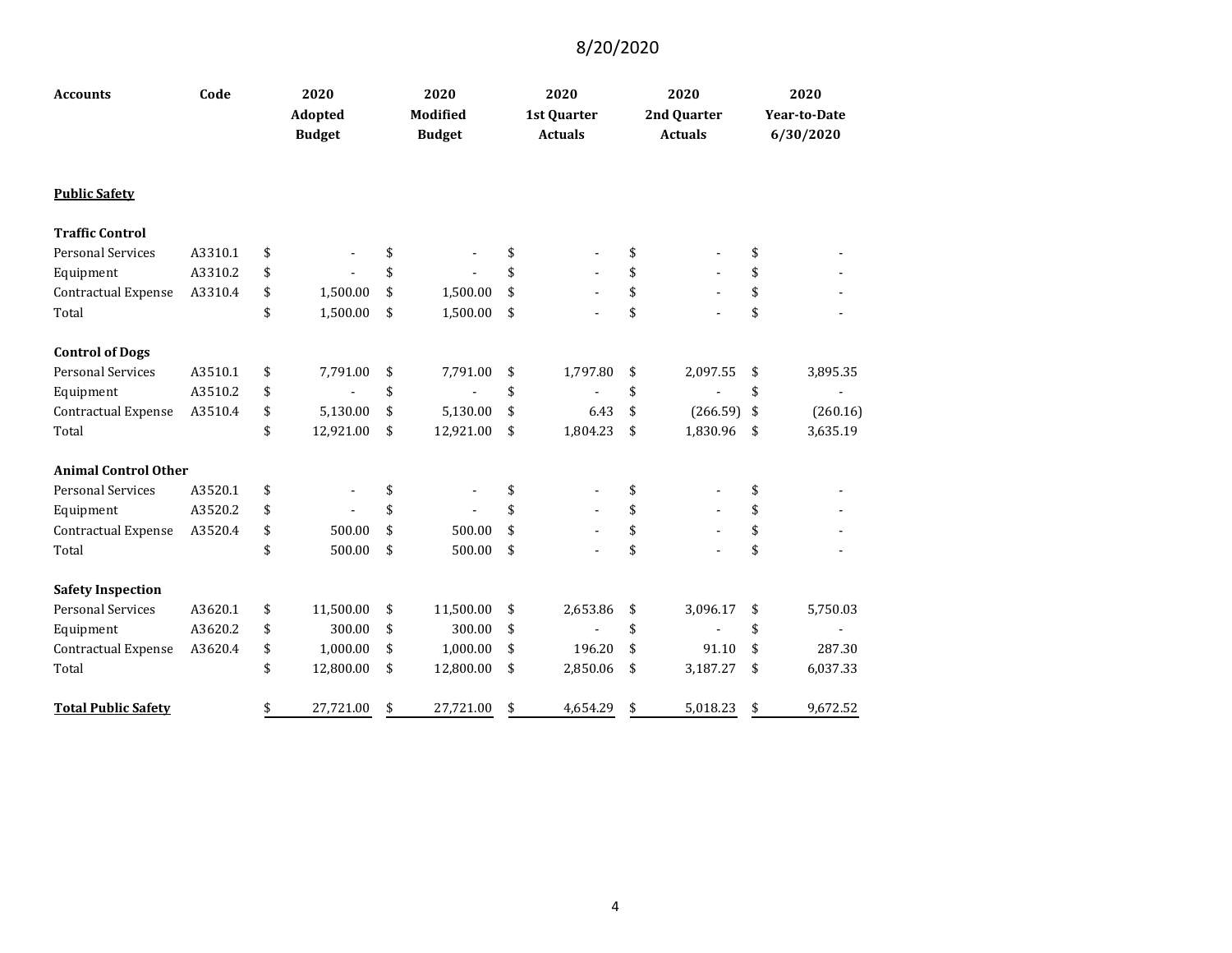| Accounts                             | Code    | 2020<br>Adopted<br><b>Budget</b> | 2020<br>Modified<br><b>Budget</b> | 2020<br>1st Quarter<br><b>Actuals</b> | 2020<br>2nd Quarter<br><b>Actuals</b> | 2020<br>Year-to-Date<br>6/30/2020 |
|--------------------------------------|---------|----------------------------------|-----------------------------------|---------------------------------------|---------------------------------------|-----------------------------------|
| <b>Health</b>                        |         |                                  |                                   |                                       |                                       |                                   |
| <b>Board of Health</b>               |         |                                  |                                   |                                       |                                       |                                   |
| <b>Personal Services</b>             | A4010.1 | \$                               | \$<br>1,200.00                    | \$                                    | \$<br>600.00                          | \$<br>600.00                      |
| Total                                |         | \$                               | \$                                | \$                                    | \$<br>600.00                          | \$<br>600.00                      |
| <b>Registrar of Vital Statistics</b> |         |                                  |                                   |                                       |                                       |                                   |
| <b>Personal Services</b>             | A4020.1 | \$<br>1,000.00                   | \$<br>1,000.00                    | \$<br>250.00                          | \$<br>250.00                          | \$<br>500.00                      |
| Equipment                            | A4020.2 | \$<br>250.00                     | \$<br>250.00                      | \$                                    | \$                                    | \$                                |
| Contractual Expense                  | A4020.4 | \$<br>250.00                     | \$<br>250.00                      | \$<br>19.95                           | \$                                    | \$<br>19.95                       |
| Total                                |         | \$<br>1,500.00                   | \$<br>1,500.00                    | \$<br>269.95                          | \$<br>250.00                          | \$<br>519.95                      |
| Ambulance                            |         |                                  |                                   |                                       |                                       |                                   |
| <b>Personal Services</b>             | A4540.1 | \$                               | \$                                | \$                                    | \$                                    | \$                                |
| Equipment                            | A4540.2 | \$                               | \$                                | \$                                    | \$                                    | \$                                |
| <b>Contractual Expense</b>           | A4540.4 | \$<br>139,301.00                 | \$<br>139,301.00                  | \$<br>70,000.00                       | \$                                    | \$<br>70,000.00                   |
| Total                                |         | \$<br>139,301.00                 | \$<br>139,301.00                  | \$<br>70,000.00                       | \$                                    | \$<br>70,000.00                   |
| <b>Total Health</b>                  |         | \$<br>140,801.00                 | \$<br>140,801.00                  | \$<br>70,269.95                       | \$<br>850.00                          | \$<br>71,119.95                   |
| Transportation                       |         |                                  |                                   |                                       |                                       |                                   |
| <b>Superintendent of Highways</b>    |         |                                  |                                   |                                       |                                       |                                   |
| <b>Personal Services</b>             | A5010.1 | \$<br>63,320.00                  | \$<br>63,320.00                   | \$<br>14,612.28                       | \$<br>17,047.36                       | \$<br>31,659.64                   |
| Equipment                            | A5010.2 | \$                               | \$                                | \$                                    | \$                                    | \$                                |
| <b>Contractual Expense</b>           | A5010.4 | \$<br>1,750.00                   | \$<br>1,750.00                    | \$<br>509.57                          | \$<br>564.39                          | \$<br>1,073.96                    |
| Total                                |         | \$<br>65,070.00                  | \$<br>65,070.00                   | \$<br>15,121.85                       | \$<br>17,611.75                       | \$<br>32,733.60                   |
| <b>Street Lighting</b>               |         |                                  |                                   |                                       |                                       |                                   |
| <b>Contractual Expense</b>           | A5182.4 | \$<br>2,500.00                   | \$<br>2,500.00                    | \$<br>274.68                          | \$<br>544.54                          | \$<br>819.22                      |
| Total                                |         | \$<br>2,500.00                   | \$<br>2,500.00                    | \$<br>274.68                          | \$<br>544.54                          | \$<br>819.22                      |
| <b>Total Transportation</b>          |         | \$<br>67,570.00                  | \$<br>67,570.00                   | \$<br>15,396.53                       | \$<br>18,156.29                       | \$<br>33,552.82                   |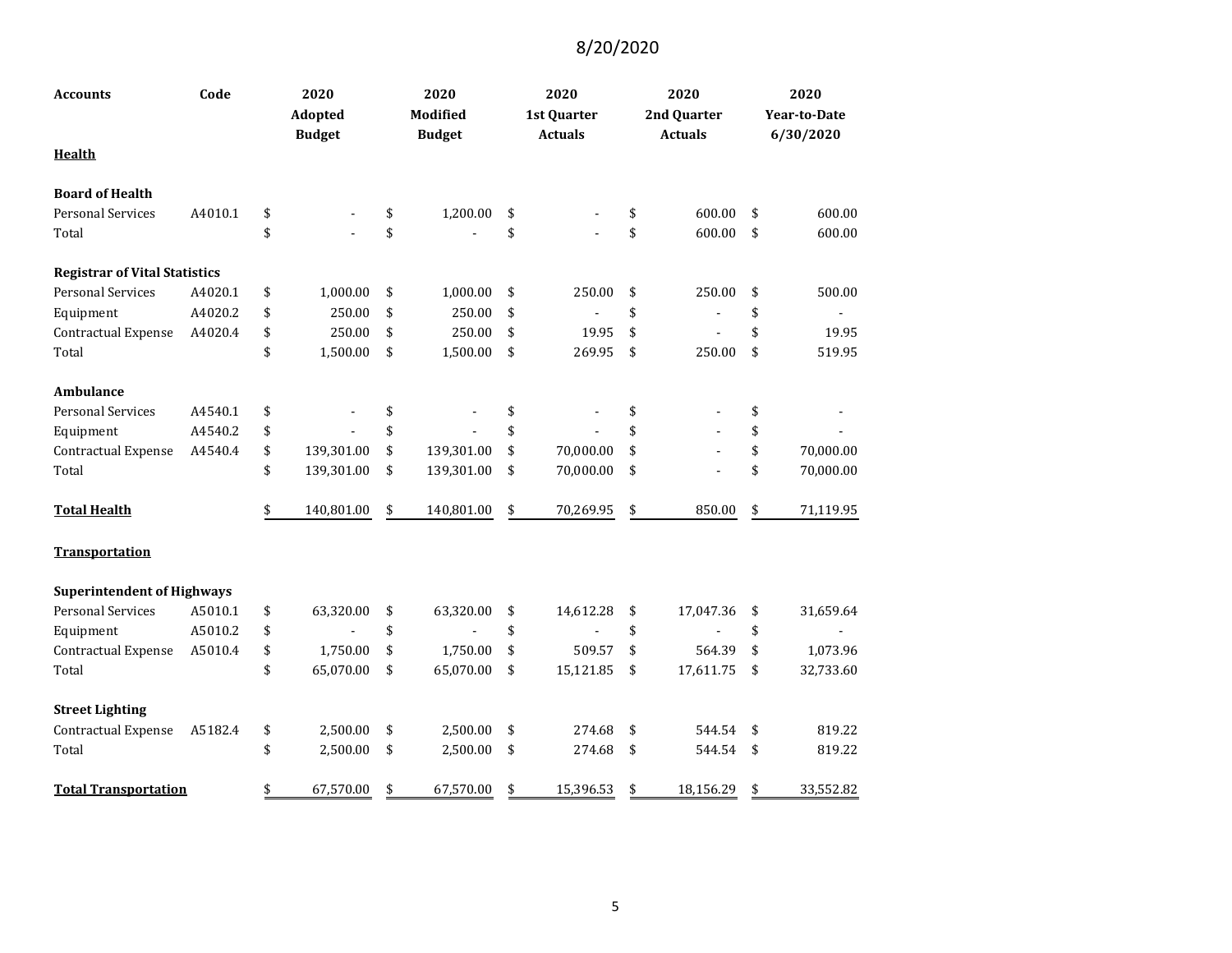| <b>Accounts</b>                                                   | Code    | 2020<br><b>Adopted</b><br><b>Budget</b> | 2020<br><b>Modified</b><br><b>Budget</b> | 2020<br>1st Quarter<br><b>Actuals</b> | 2020<br>2nd Quarter<br><b>Actuals</b> | 2020<br><b>Year-to-Date</b><br>6/30/2020 |
|-------------------------------------------------------------------|---------|-----------------------------------------|------------------------------------------|---------------------------------------|---------------------------------------|------------------------------------------|
| <b>Waterways Navigation</b>                                       |         |                                         |                                          |                                       |                                       |                                          |
| Contractual Expense                                               | A5710.4 | \$<br>1,800.00                          | \$<br>1,800.00                           | \$                                    | \$                                    | \$                                       |
| Total                                                             |         | \$<br>1,800.00                          | \$<br>1,800.00                           | \$                                    | \$                                    | \$                                       |
| <b>Total Waterways Navigation</b>                                 |         | \$<br>1,800.00                          | \$<br>1,800.00                           | \$                                    | \$                                    | \$                                       |
| <b>Economic Assistance and Opportunity</b>                        |         |                                         |                                          |                                       |                                       |                                          |
| <b>Publicity</b>                                                  |         |                                         |                                          |                                       |                                       |                                          |
| Contractual Expense                                               | A6410.4 | \$<br>300.00                            | \$<br>300.00                             | \$                                    | \$                                    | \$                                       |
| Total                                                             |         | \$<br>300.00                            | \$<br>300.00                             | \$                                    | \$                                    | \$                                       |
| <b>Veterans Services</b>                                          |         |                                         |                                          |                                       |                                       |                                          |
| <b>Personal Services</b>                                          | A6510.1 | \$                                      | \$                                       | \$                                    | \$                                    | \$                                       |
| Equipment                                                         | A6510.2 | \$                                      | \$                                       | \$                                    | \$                                    | \$                                       |
| Contractual Expense                                               | A6510.4 | \$<br>700.00                            | \$<br>700.00                             | \$                                    | \$                                    | \$                                       |
| Total                                                             |         | \$<br>700.00                            | \$<br>700.00                             | \$                                    | \$                                    | \$                                       |
| Total Economic Assistance and C \$                                |         | 1,000.00                                | \$<br>1,000.00                           | \$                                    |                                       |                                          |
| <b>Culture and Recreation</b>                                     |         |                                         |                                          |                                       |                                       |                                          |
| Special Recreational Facilities (Pilot Knob Beach and BattleHill) |         |                                         |                                          |                                       |                                       |                                          |

| Personal Services   | A7180.1 | 9.500.00  | - \$ | 9.500.00  | - | $\overline{\phantom{0}}$ | $\sim$ |
|---------------------|---------|-----------|------|-----------|---|--------------------------|--------|
| Equipment           | A7180.2 | 1.000.00  | - S  | 1.000.00  | - | $\blacksquare$           | $\sim$ |
| Contractual Expense | A7180.4 | 33.500.00 |      | 33,500.00 |   | $\overline{\phantom{a}}$ | $\sim$ |
| Total               |         | 44.000.00 |      | 44.000.00 |   | $\sim$                   | $\sim$ |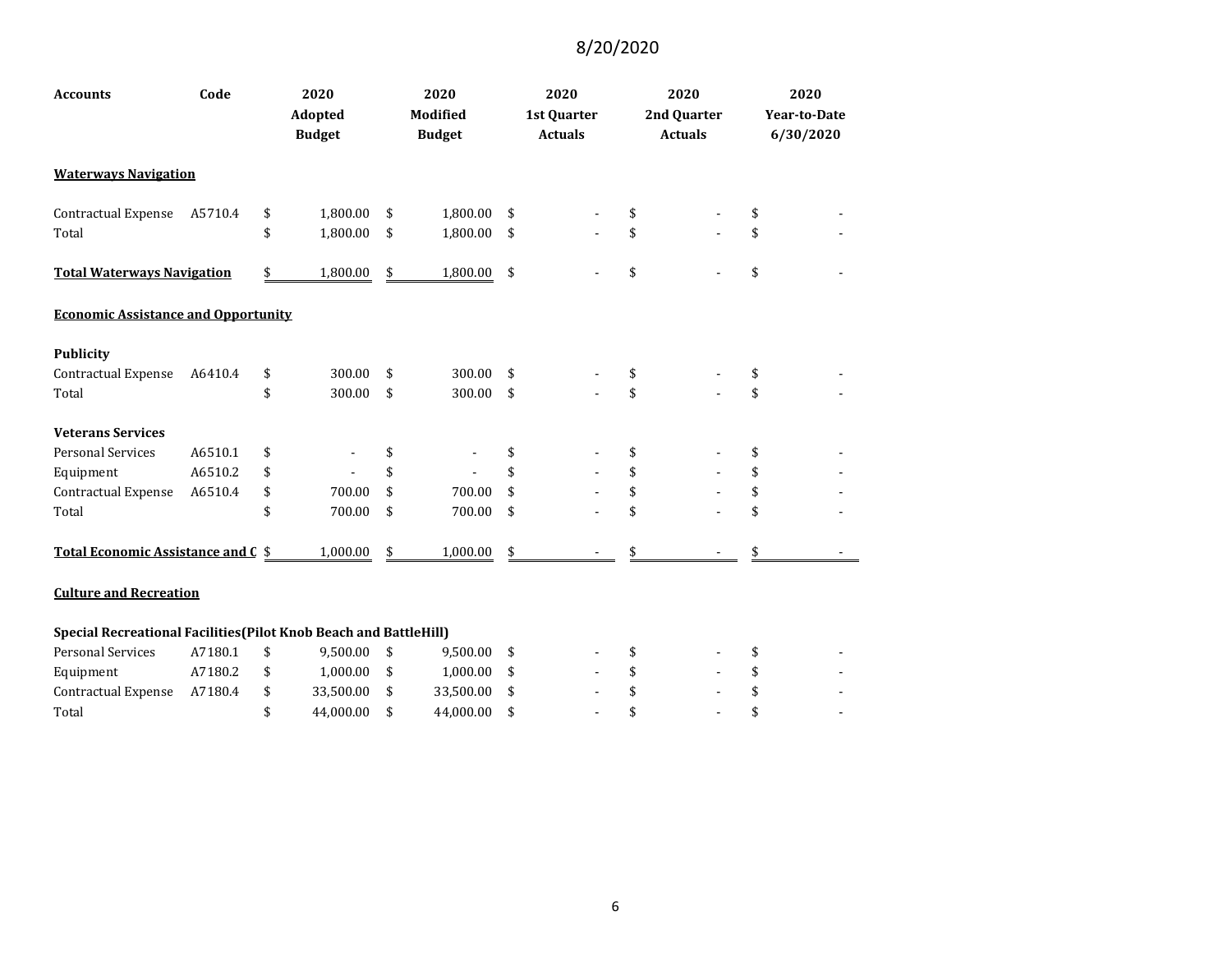| <b>Accounts</b>                     | Code    | 2020<br>Adopted |               | 2020<br><b>Modified</b> | 2020<br>1st Quarter | 2020<br>2nd Quarter | 2020<br><b>Year-to-Date</b> |
|-------------------------------------|---------|-----------------|---------------|-------------------------|---------------------|---------------------|-----------------------------|
|                                     |         |                 | <b>Budget</b> | <b>Budget</b>           | <b>Actuals</b>      | <b>Actuals</b>      | 6/30/2020                   |
| <b>Youth Program</b>                |         |                 |               |                         |                     |                     |                             |
| Personal Services                   | A7310.1 | \$              |               | \$                      | \$                  | \$                  | \$                          |
| Equipment                           | A7310.2 | \$              |               | \$                      | \$                  | \$                  | \$                          |
| <b>Contractual Expense</b>          | A7310.4 | \$              | 650.00        | \$<br>650.00            | \$                  | \$                  | \$                          |
| Total                               |         | \$              | 650.00        | \$<br>650.00            | \$                  | \$                  | \$                          |
| <b>Joint Youth Project</b>          |         |                 |               |                         |                     |                     |                             |
| Contractual Expense                 | A7320.4 | \$              | 12,950.00     | \$<br>12,950.00         | \$                  | \$                  | \$                          |
| Total                               |         | \$              | 12,950.00     | \$<br>12,950.00         | \$                  | \$                  | \$                          |
| <b>Historian</b>                    |         |                 |               |                         |                     |                     |                             |
| <b>Personal Services</b>            | A7510.1 | \$              | 840.00        | \$<br>840.00            | \$<br>210.00        | \$<br>210.00        | \$<br>420.00                |
| Equipment                           | A7510.2 | \$              |               | \$                      | \$                  | \$                  | \$                          |
| <b>Contractual Expense</b>          | A7510.4 | \$              |               | \$                      | \$                  | \$                  | \$                          |
| Total                               |         | \$              | 840.00        | \$<br>840.00            | \$<br>210.00        | \$<br>210.00        | \$<br>420.00                |
| <b>Celebration</b>                  |         |                 |               |                         |                     |                     |                             |
| <b>Personal Services</b>            | A7550.1 | \$              |               | \$                      | \$                  | \$                  | \$                          |
| Equipment                           | A7550.2 | \$              |               | \$                      | \$                  | \$                  | \$                          |
| <b>Contractual Expense</b>          | A7550.4 | \$              | 250.00        | \$<br>250.00            | \$                  | \$                  | \$                          |
| Total                               |         | \$              | 250.00        | \$<br>250.00            | \$                  | \$                  | \$                          |
| <b>Adult Recreaton</b>              |         |                 |               |                         |                     |                     |                             |
| <b>Personal Services</b>            | A7620.1 | \$              |               | \$                      | \$                  | \$                  | \$                          |
| Equipment                           | A7620.2 | \$              |               | \$                      | \$                  | \$                  | \$                          |
| <b>Contractual Expense</b>          | A7620.4 | \$              | 2,000.00      | \$<br>2,000.00          | \$<br>2,000.00      | \$                  | \$<br>2,000.00              |
| Total                               |         | \$              | 2,000.00      | \$<br>2,000.00          | \$<br>2,000.00      | \$                  | \$<br>2,000.00              |
| <b>Total Culture and Recreation</b> |         | \$              | 60,690.00     | \$<br>60,690.00         | \$<br>2,210.00      | \$<br>210.00        | \$<br>2,420.00              |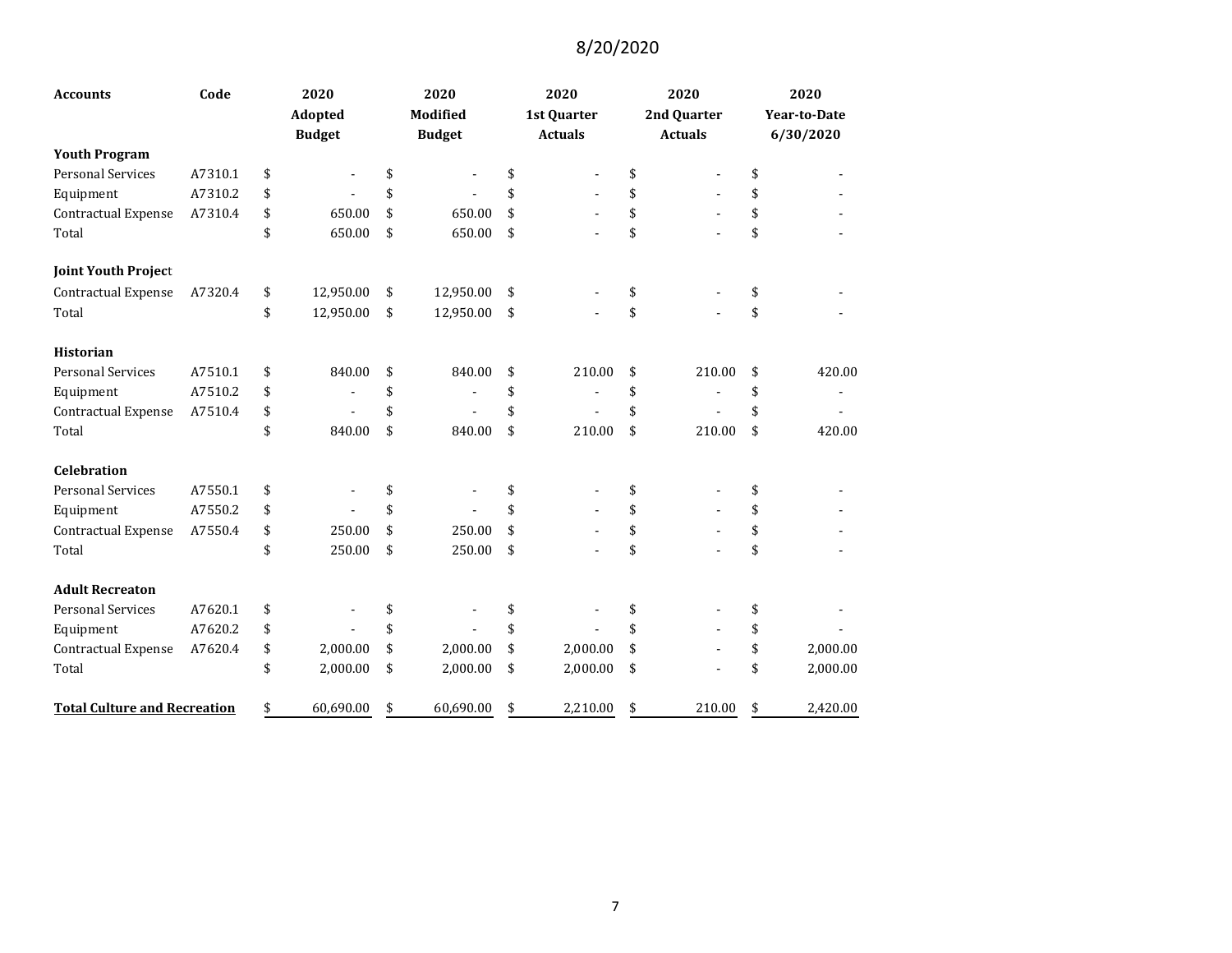| <b>Accounts</b>                    | Code    |    | 2020<br>Adopted<br><b>Budget</b> |    | 2020<br><b>Modified</b><br><b>Budget</b> |    |            | 2020<br>1st Quarter<br><b>Actuals</b> | 2020<br>2nd Quarter<br><b>Actuals</b> | 2020<br><b>Year-to-Date</b><br>6/30/2020 |
|------------------------------------|---------|----|----------------------------------|----|------------------------------------------|----|------------|---------------------------------------|---------------------------------------|------------------------------------------|
| <b>Home and Community Services</b> |         |    |                                  |    |                                          |    |            |                                       |                                       |                                          |
| <b>Planning</b>                    |         |    |                                  |    |                                          |    |            |                                       |                                       |                                          |
| Personal Services                  | A8020.1 | \$ | 4,900.00                         | \$ | 4,900.00                                 | \$ | 1,130.76   | \$<br>1,319.22                        | \$<br>2,449.98                        |                                          |
| Equipment                          | A8020.2 | \$ |                                  | \$ |                                          | \$ |            | \$                                    | \$                                    |                                          |
| Contractual Expense                | A8020.4 | \$ | 7,500.00                         | \$ | 7,500.00                                 | \$ | 957.70     | \$<br>558.00                          | \$<br>1,515.70                        |                                          |
| Total                              |         | \$ | 12,400.00                        | \$ | 12,400.00                                | \$ | 2,088.46   | \$<br>1,877.22                        | \$<br>3,965.68                        |                                          |
| <b>Environmental Control</b>       |         |    |                                  |    |                                          |    |            |                                       |                                       |                                          |
| <b>Contractual Expense</b>         | A8090.4 | \$ |                                  | \$ |                                          | \$ |            | \$                                    | \$                                    |                                          |
| Total                              |         | \$ |                                  | \$ |                                          | \$ |            | \$                                    | \$                                    |                                          |
| <b>Cemeteries</b>                  |         |    |                                  |    |                                          |    |            |                                       |                                       |                                          |
| <b>Personal Services</b>           | A8810.1 | \$ | 3,500.00                         | \$ | 3,500.00                                 | \$ |            | \$<br>1,128.51                        | \$<br>1,128.51                        |                                          |
| Equipment                          | A8810.2 | \$ | 500.00                           | \$ | 500.00                                   | \$ |            | \$                                    | \$                                    |                                          |
| Contractual Expense                | A8810.4 | \$ | 500.00                           | \$ | 500.00                                   | \$ |            | \$                                    | \$                                    |                                          |
| Total                              |         | \$ | 4,500.00                         | \$ | 4,500.00                                 | \$ |            | \$<br>1,128.51                        | \$<br>1,128.51                        |                                          |
| Total Home and Community Sery \$   |         |    | 16,900.00                        | \$ | 16,900.00                                | \$ | 2,088.46   | \$<br>3,005.73                        | \$<br>5,094.19                        |                                          |
| Undistributed                      |         |    |                                  |    |                                          |    |            |                                       |                                       |                                          |
| <b>Employee Benefits</b>           |         |    |                                  |    |                                          |    |            |                                       |                                       |                                          |
| <b>State Retirement</b>            | A9010.1 | \$ | 19,533.00                        | \$ | 19,533.00                                | \$ |            | \$                                    | \$                                    |                                          |
| <b>Social Security</b>             | A9030.8 | \$ | 19,350.00                        | \$ | 19,350.00                                | \$ | 4,704.05   | \$<br>4,625.10                        | \$<br>9,329.15                        |                                          |
| Unemployment Insu                  | A9050.8 | \$ |                                  | \$ |                                          | \$ |            | \$                                    | \$                                    |                                          |
| Disability Insurance               | A9055.8 | \$ | 250.00                           | \$ | 250.00                                   | \$ |            | \$<br>61.80                           | \$<br>61.80                           |                                          |
| Hospital and medica                | A9060.8 | \$ | 17,600.00                        | \$ | 17,600.00                                | \$ | 3,437.47   | \$<br>3,653.12                        | \$<br>7,090.59                        |                                          |
| Employee Benefits-C                | A9089.8 | \$ |                                  | \$ |                                          | \$ |            |                                       | \$                                    |                                          |
| <b>Total Undistributed</b>         |         |    | 56,733.00                        | \$ | 56,733.00                                | \$ | 8,141.52   | \$<br>8,340.02                        | \$<br>16,481.54                       |                                          |
| Total Appropriations/Expenditu \$  |         |    | 787,067.00                       | \$ | 787,067.00                               | \$ | 165,327.98 | \$<br>127,298.98                      | \$<br>292,626.96                      |                                          |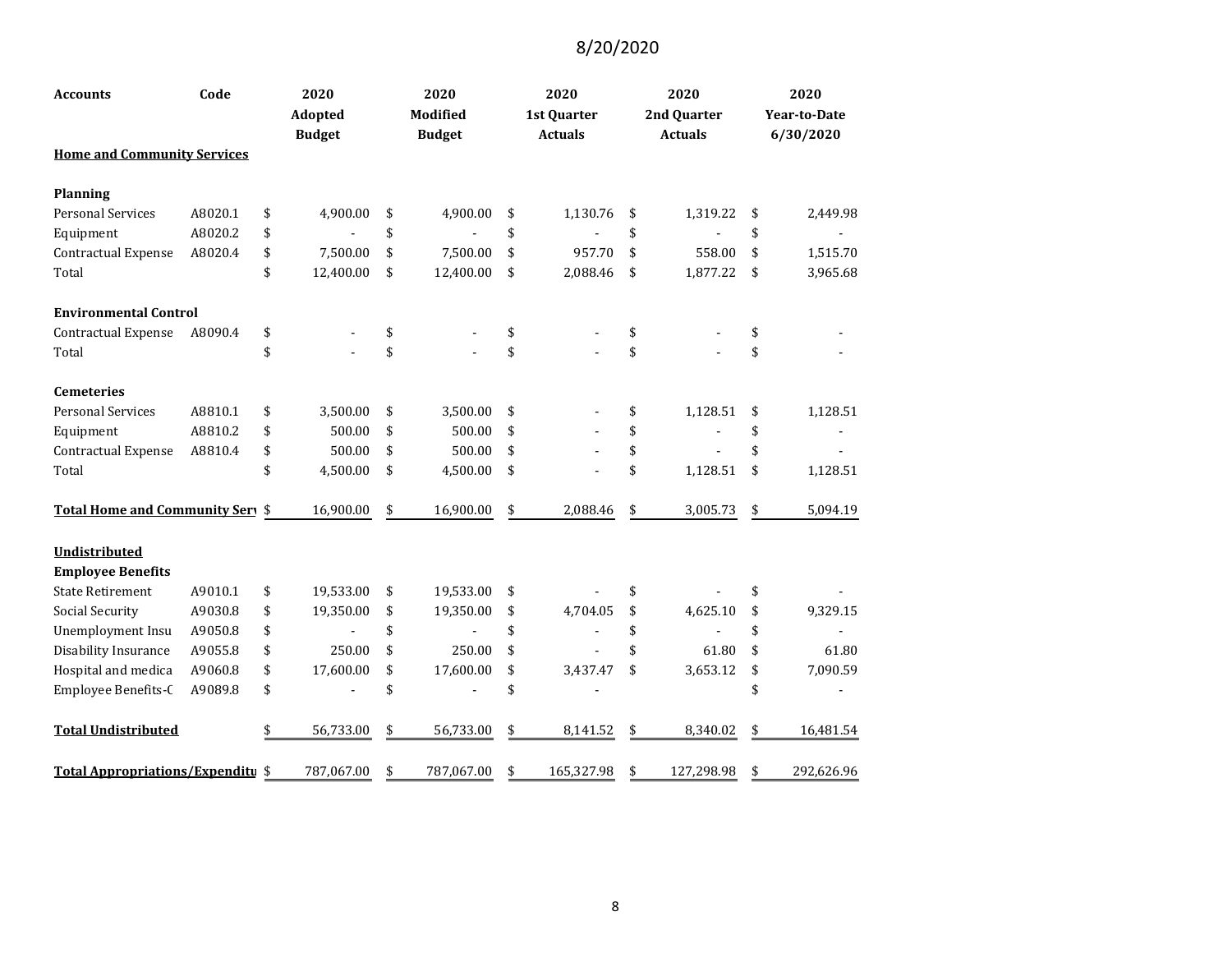| <b>Accounts</b>                        | Code  |    | 2020<br>Adopted<br><b>Budget</b> |    | 2020<br><b>Modified</b><br><b>Budget</b> | 2020<br>1st Quarter<br><b>Actuals</b> |                    | 2020<br>2nd Quarter<br><b>Actuals</b> | 2020<br><b>Year-to-Date</b><br>6/30/2020 |
|----------------------------------------|-------|----|----------------------------------|----|------------------------------------------|---------------------------------------|--------------------|---------------------------------------|------------------------------------------|
| <b>General Fund Estimated Revenues</b> |       |    |                                  |    |                                          |                                       |                    |                                       |                                          |
| Real Property Tax Re                   | A1001 | \$ | 437,429.00                       | \$ | 437,429.00                               | \$<br>437,429.00                      | \$                 |                                       | \$<br>437,429.00                         |
| <b>Other Tax Items</b>                 |       |    |                                  |    |                                          |                                       |                    |                                       |                                          |
| Other Payments in L                    | A1081 | \$ | 3,700.00                         | \$ | 3,700.00                                 | \$<br>3,446.50                        | \$                 |                                       | \$<br>3,446.50                           |
| <b>Interest and Penaltic</b>           | A1090 | \$ | 7,500.00                         | \$ | 7,500.00                                 | \$<br>2,087.56                        | \$                 | 4,381.81                              | \$<br>6,469.37                           |
| Other Non-Property                     | A1189 | \$ |                                  | \$ |                                          | \$<br>165.66                          | \$                 |                                       | \$<br>165.66                             |
| Franchise                              | A1170 | \$ | 35,000.00                        | \$ | 35,000.00                                | \$<br>38,230.54                       | \$                 |                                       | \$<br>38,230.54                          |
| <b>Departmental Income</b>             |       |    |                                  |    |                                          |                                       |                    |                                       |                                          |
| Clerk Fees                             | A1255 | \$ | 1,200.00                         | \$ | 1,200.00                                 | \$<br>223.43                          | \$                 | 192.45                                | \$<br>415.88                             |
| <b>Vital Statistics Fee</b>            | A1603 | \$ | 500.00                           | \$ | 500.00                                   | \$<br>170.00                          | \$                 | 400.00                                | \$<br>570.00                             |
| Culture and Recreati                   | A2089 | \$ |                                  | \$ |                                          | \$                                    | \$                 |                                       | \$                                       |
| <b>Planning Board Fees</b>             | A2115 | \$ | 1,000.00                         | \$ | 1,000.00                                 | \$<br>75.00                           | \$                 |                                       | \$<br>75.00                              |
| <b>Use of Money</b>                    |       |    |                                  |    |                                          |                                       |                    |                                       |                                          |
| <b>Interest and Earning</b>            | A2401 | \$ | 5,000.00                         | \$ | 5,000.00                                 | \$<br>1,411.80                        | \$                 | 628.57                                | \$<br>2,040.37                           |
| <b>Licenses and Permits</b>            |       |    |                                  |    |                                          |                                       |                    |                                       |                                          |
| Dog License                            | A2544 | \$ | 3,500.00                         | \$ | 3,500.00                                 | \$<br>791.00                          | \$                 | 1,058.00                              | \$<br>1,849.00                           |
| Permits                                | A2590 | \$ |                                  | \$ |                                          | \$                                    | \$                 |                                       | \$                                       |
| <b>Fines and Forfeitures</b>           |       |    |                                  |    |                                          |                                       |                    |                                       |                                          |
| Fines and Forfeited I                  | A2610 | \$ | 75,000.00                        | \$ | 75,000.00                                | \$<br>8,730.00                        | $\mathbf{\hat{S}}$ | 3,823.00                              | \$<br>12,553.00                          |
| Sale of Property/Compensation for Loss |       |    |                                  |    |                                          |                                       |                    |                                       |                                          |
| Sale of Real Property                  | A2660 | \$ |                                  | \$ |                                          | \$                                    |                    |                                       | \$                                       |
| Sale of Surplus Equip                  | A2665 | \$ |                                  | \$ |                                          | \$                                    |                    |                                       | \$                                       |
| <b>Unclassified Revenue</b>            |       |    |                                  |    |                                          |                                       |                    |                                       |                                          |
| Unclassified Revenu                    | A2770 | \$ |                                  | \$ |                                          | \$<br>0.11                            | \$                 | 16.28                                 | \$<br>16.39                              |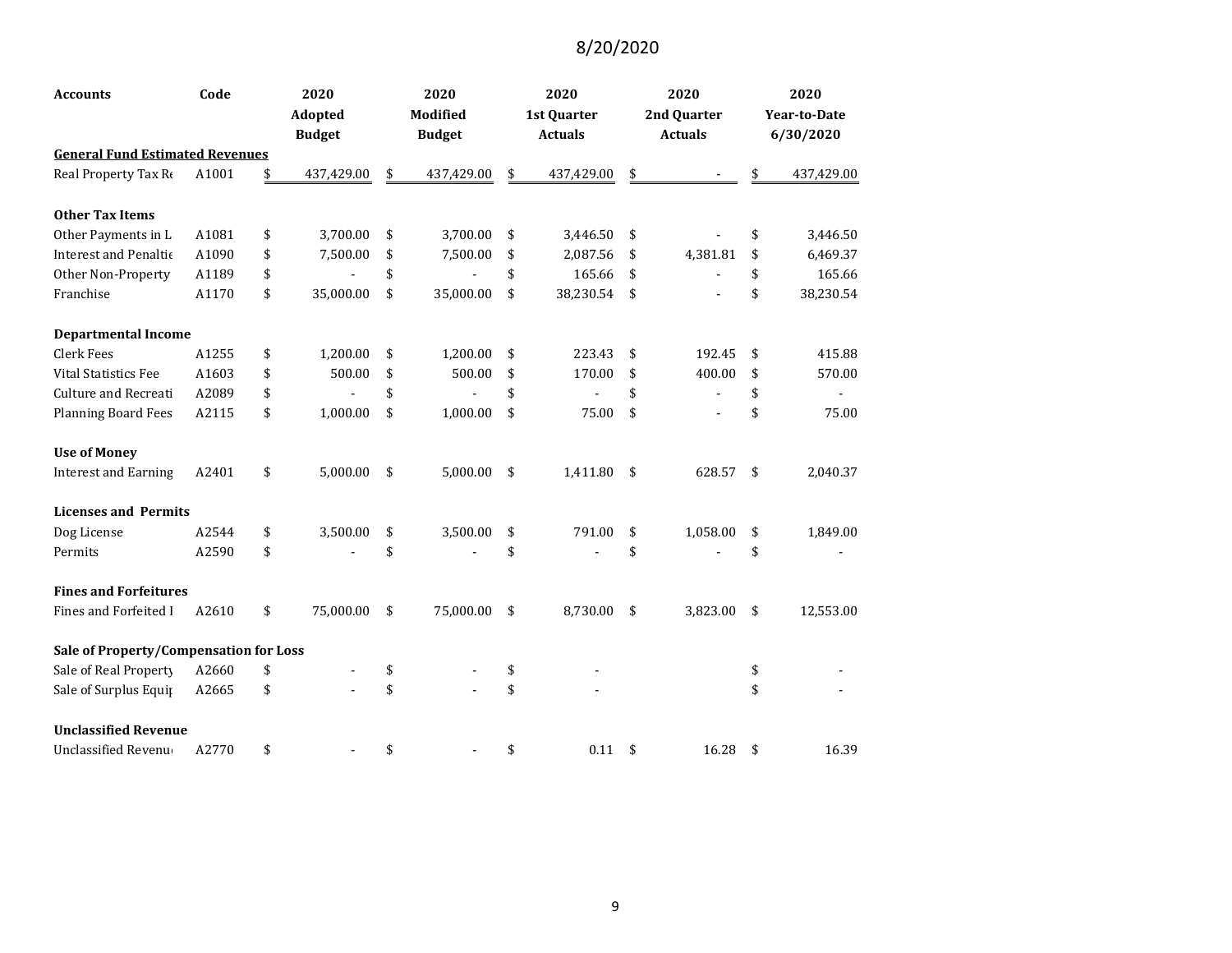| Code<br>Accounts                         |          | 2020<br>Adopted<br><b>Budget</b> |                             | 2020<br>Modified<br><b>Budget</b> |            | 2020<br>1st Quarter<br><b>Actuals</b> |            |    | 2020<br>2nd Quarter<br><b>Actuals</b> | 2020<br><b>Year-to-Date</b><br>6/30/2020 |
|------------------------------------------|----------|----------------------------------|-----------------------------|-----------------------------------|------------|---------------------------------------|------------|----|---------------------------------------|------------------------------------------|
| <b>State Aid</b>                         |          |                                  |                             |                                   |            |                                       |            |    |                                       |                                          |
| Revenue Sharing                          | A3001    | \$                               | 12,238.00                   | \$                                | 12,238.00  | \$                                    |            | \$ |                                       | \$                                       |
| Mortgage Tax                             | A3005    | \$                               | 65,000.00                   | \$                                | 65,000.00  | \$                                    |            | \$ | 60,539.96                             | \$<br>60,539.96                          |
| Grant Revenue - Oth                      | A3089    | \$                               |                             | \$                                |            | \$                                    |            | \$ |                                       | \$                                       |
| Grant Revenue - Hon                      | A3989    | \$                               |                             | \$                                |            | \$                                    |            | \$ |                                       | \$                                       |
| <b>Total Estimated Revenues</b>          |          | \$                               | 209,638.00                  | \$                                | 209,638.00 | \$                                    | 55,331.60  | \$ | 71,040.07                             | \$<br>126,371.67                         |
| <b>Unexpended Balance</b>                |          | \$                               | 140,000.00                  | \$                                | 140,000.00 |                                       |            |    |                                       | 361,246.73                               |
|                                          |          |                                  | APPROPRIATED TO 2020 BUDGET |                                   |            |                                       |            |    | 6/30/2020                             | cash on hand                             |
| <b>HIGHWAY FUND</b>                      |          |                                  |                             |                                   |            |                                       |            |    |                                       |                                          |
| <b>Highway Appropriations - Townwide</b> |          |                                  |                             |                                   |            |                                       |            |    |                                       |                                          |
| <b>Bridges</b>                           |          |                                  |                             |                                   |            |                                       |            |    |                                       |                                          |
| Contractual Expense                      | DA5120.4 | \$                               | 10,000.00                   | \$                                | 10,000.00  | \$                                    |            | \$ |                                       | \$                                       |
| Total                                    |          | \$                               | 10,000.00                   | \$                                | 10,000.00  | \$                                    |            | \$ |                                       | \$                                       |
| <b>Machinery</b>                         |          |                                  |                             |                                   |            |                                       |            |    |                                       |                                          |
| Equipment                                | DA5130.2 | \$                               | 33,000.00                   | \$                                | 33,000.00  | \$                                    |            | \$ |                                       | \$                                       |
| Contractual Expense                      | DA5130.4 | \$                               | 80,000.00                   | \$                                | 80,000.00  | \$                                    | 31,028.06  | \$ | 15,853.03                             | \$<br>46,881.09                          |
| Total                                    |          | \$                               | 113,000.00                  | \$                                | 113,000.00 | \$                                    | 31,028.06  | \$ | 15,853.03                             | \$<br>46,881.09                          |
| <b>Snow Removal - Town</b>               |          |                                  |                             |                                   |            |                                       |            |    |                                       |                                          |
| <b>Personal Services</b>                 | DA5142.1 | \$                               | 220,000.00                  | \$                                | 220,000.00 | \$                                    | 99,407.74  | \$ |                                       | \$<br>99,407.74                          |
| Contractual Expense                      | DA5142.4 | \$                               | 85,000.00                   | \$                                | 85,000.00  | \$                                    | 16,694.55  | \$ | 4,525.51                              | \$<br>21,220.06                          |
| Total                                    |          | \$                               | 305,000.00                  | \$                                | 305,000.00 | \$                                    | 116,102.29 | \$ | 4,525.51                              | \$<br>120,627.80                         |
| <b>Employee Benefits</b>                 |          |                                  |                             |                                   |            |                                       |            |    |                                       |                                          |
| <b>State Retirement</b>                  | DA9010.8 | \$                               | 28,744.00                   | \$                                | 28,744.00  | \$                                    |            | \$ |                                       | \$                                       |
| Social Security                          | DA9030.8 | \$                               | 16,830.00                   | \$                                | 16,830.00  | \$                                    | 7,364.34   | \$ |                                       | \$<br>7,364.34                           |
| Hospital and Medica                      | DA9060.8 | \$                               | 79,723.00                   | \$                                | 79,723.00  | \$                                    | 25,194.10  | \$ |                                       | \$<br>25,194.10                          |
| Other(uniforms/pfl)                      | DA9089.8 | \$                               | 3,600.00                    | \$                                | 3,600.00   | \$                                    | 1,563.62   | \$ | 637.40                                | \$<br>2,201.02                           |
| Total                                    |          | \$                               | 128,897.00                  | \$                                | 128,897.00 | \$                                    | 34,122.06  | \$ | 637.40                                | \$<br>34,759.46                          |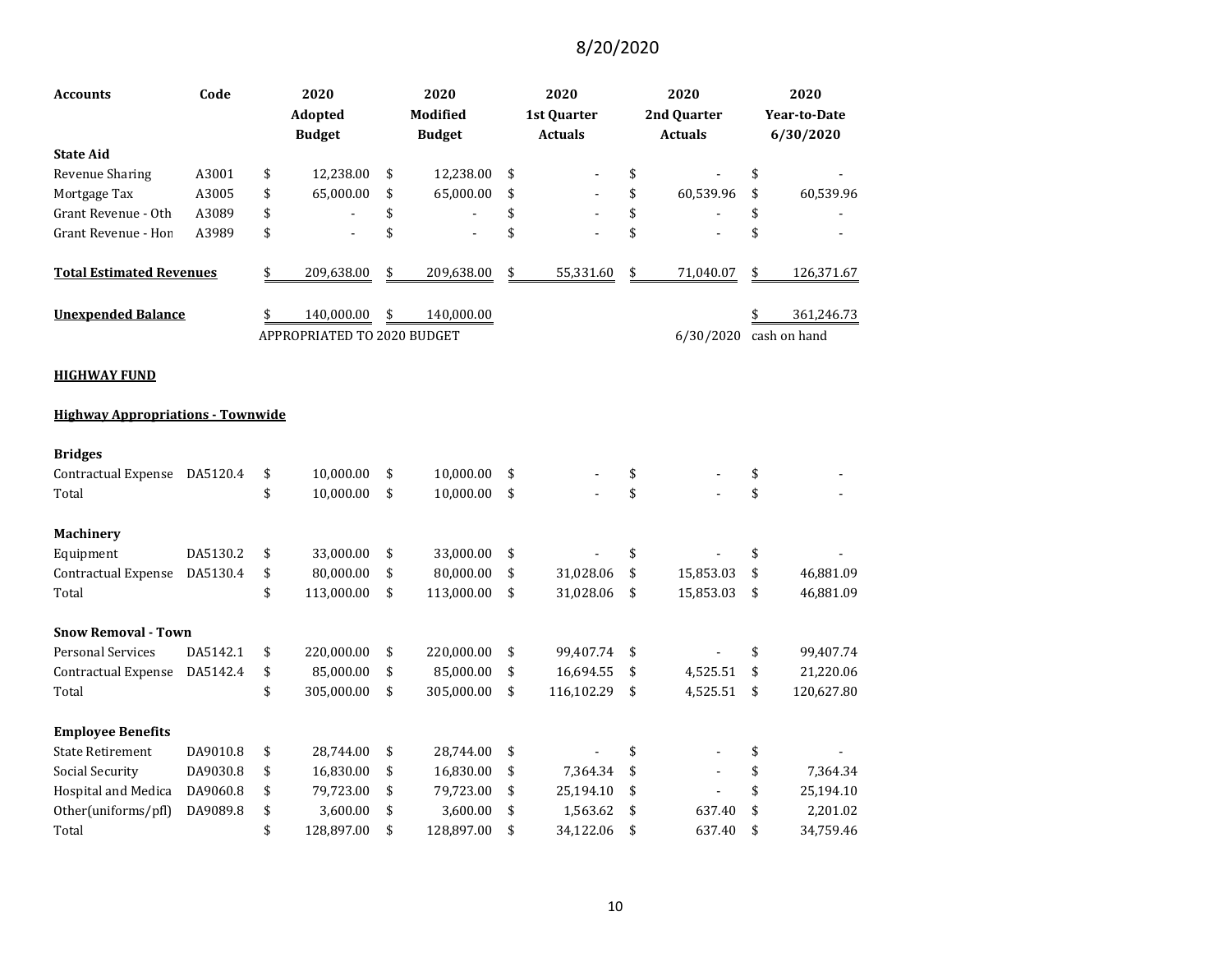| <b>Accounts</b>                                            | Code     | 2020<br>Adopted<br><b>Budget</b> | 2020<br>Modified<br><b>Budget</b>                            | 2020<br>1st Quarter<br><b>Actuals</b> | 2020<br>2nd Quarter<br><b>Actuals</b> | 2020<br><b>Year-to-Date</b><br>6/30/2020 |
|------------------------------------------------------------|----------|----------------------------------|--------------------------------------------------------------|---------------------------------------|---------------------------------------|------------------------------------------|
| <b>Debt Service Principal</b>                              |          |                                  |                                                              |                                       |                                       |                                          |
| Serial Bonds                                               | DA9710.6 | \$<br>73,355.00                  | \$<br>73,355.00                                              | \$                                    | \$<br>73,354.32                       | \$<br>73,354.32                          |
| <b>Bond Anticipation</b>                                   | DA9730.6 | \$                               | \$                                                           | \$                                    |                                       | \$                                       |
| Capital Bonds                                              | DA9740.6 | \$                               | \$                                                           | \$                                    |                                       |                                          |
| Total                                                      |          | \$<br>73,355.00                  | \$<br>73,355.00                                              | \$                                    | \$<br>73,354.32                       | \$<br>73,354.32                          |
| <b>Interest</b>                                            |          |                                  |                                                              |                                       |                                       |                                          |
| Serial Bonds                                               | DA9710.7 | \$<br>8,627.00                   | \$<br>8,627.00                                               | \$                                    | \$<br>8,626.43                        | \$<br>8,626.43                           |
| <b>Bond Anticipation</b>                                   | DA9730.7 | \$                               | \$                                                           | \$                                    | \$                                    | \$                                       |
| Capital Bonds                                              | DA9740.7 | \$                               | \$                                                           | \$                                    | \$                                    | \$                                       |
| Total                                                      |          | \$<br>8,627.00                   | \$<br>8,627.00                                               | \$                                    | \$<br>8,626.43                        | \$<br>8,626.43                           |
| <b>Total Appropriations/Expenses</b>                       |          | \$<br>638,879.00                 | \$<br>638,879.00                                             | \$<br>181,252.41                      | \$<br>102,996.69                      | \$<br>284,249.10                         |
| <b>Highway Revenues - Townwide</b><br><b>Local Sources</b> |          |                                  |                                                              |                                       |                                       |                                          |
| Real Property Tax                                          | DA1001   | \$<br>604,879.00                 | \$<br>604,879.00                                             | \$<br>604,879.00                      | \$                                    | 604,879.00                               |
| Sales of Scrap & Surp                                      | DA2650   | \$                               | \$                                                           | \$                                    |                                       |                                          |
| <b>Interest and Earning</b>                                | DA2401   | \$<br>5,500.00                   | \$<br>5,500.00                                               | \$<br>1,547.49                        | \$<br>689.85                          | \$<br>2,237.34                           |
| Compensation for Lo                                        | DA2690   | \$                               | \$                                                           | \$                                    | \$                                    | \$                                       |
| Mowing - Washingto                                         | DA2770   | \$<br>3,500.00                   | \$<br>3,500.00                                               | \$                                    | \$                                    | \$                                       |
| <b>Total Est./Actual Revenues</b>                          |          | \$<br>9,000.00                   | \$<br>9,000.00                                               | \$<br>1,547.49                        | \$<br>689.85                          | 2,237.34                                 |
| Townwide                                                   |          |                                  |                                                              |                                       |                                       |                                          |
| Unexpended Balance/cash on ha \$                           |          | 25,000.00                        | \$<br>25,000.00<br>APPROPRIATED 202 APPROPRIATED 2020 BUDGET |                                       | 6/30/2020                             | 577,787.30<br>cash on hand               |
| <b>Highway Appropriations - Outside Village</b>            |          |                                  |                                                              |                                       |                                       |                                          |
| <b>General Repairs</b>                                     |          |                                  |                                                              |                                       |                                       |                                          |
| <b>Personal Services</b>                                   | DB5110.1 | \$<br>188,000.00                 | \$<br>188,000.00                                             | \$                                    | \$<br>91,747.03                       | \$<br>91,747.03                          |
| Contractual Expense                                        | DB5110.4 | \$<br>77,900.00                  | \$<br>77,900.00                                              | \$<br>213.80                          | \$<br>3,135.79                        | \$<br>3,349.59                           |
| Total                                                      |          | \$<br>265,900.00                 | \$<br>265,900.00                                             | \$<br>213.80                          | \$<br>94,882.82                       | \$<br>95,096.62                          |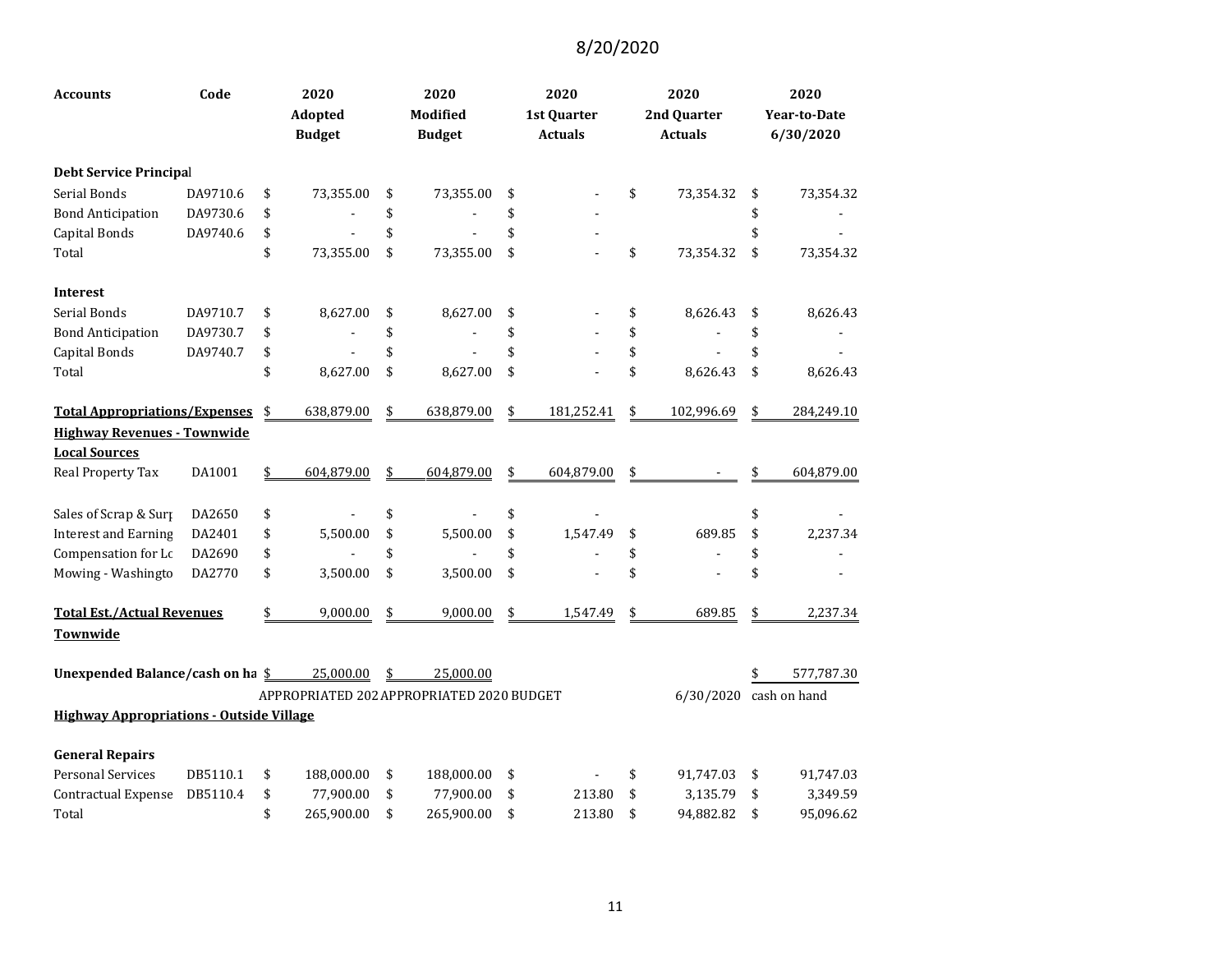| <b>Accounts</b>                           | Code     |    | 2020<br>Adopted<br><b>Budget</b> |    | 2020<br>Modified<br><b>Budget</b>         |    | 2020<br>1st Quarter<br><b>Actuals</b> |    | 2020<br>2nd Quarter<br><b>Actuals</b> |     | 2020<br><b>Year-to-Date</b><br>6/30/2020 |  |
|-------------------------------------------|----------|----|----------------------------------|----|-------------------------------------------|----|---------------------------------------|----|---------------------------------------|-----|------------------------------------------|--|
| <b>Improvements</b>                       |          |    |                                  |    |                                           |    |                                       |    |                                       |     |                                          |  |
| Capital Outlay                            | DB5112.2 | \$ | 250,000.00                       | \$ | 250,000.00                                | \$ |                                       | \$ |                                       |     |                                          |  |
| <b>Employee Benefits</b>                  |          |    |                                  |    |                                           |    |                                       |    |                                       |     |                                          |  |
| <b>State Retirement</b>                   | DB9010.8 | \$ | 24,485.00                        | \$ | 24,485.00                                 | \$ |                                       | \$ |                                       | \$  |                                          |  |
| Social Security                           | DB9030.8 | \$ | 14,382.00                        | \$ | 14,382.00                                 | \$ |                                       | \$ | 6,773.98                              | \$  | 6,773.98                                 |  |
| Hospital and Medica                       | DB9060.8 | \$ | 79,723.00                        | \$ | 79,723.00                                 | \$ | 18,164.06                             | \$ | 34,910.49                             | \$  | 53,074.55                                |  |
| Uniforms                                  | DB9089.8 | \$ | 3,600.00                         | \$ | 3,600.00                                  | \$ |                                       |    | 1,163.58                              | \$. | 1,163.58                                 |  |
| Total                                     |          | \$ | 122,190.00                       | \$ | 122,190.00                                | \$ | 18,164.06                             | \$ | 42,848.05                             | \$  | 61,012.11                                |  |
| Total Highway Appropriations -            |          | \$ | 638,090.00                       | \$ | 638,090.00                                | \$ | 18,377.86                             | \$ | 137,730.87                            | \$  | 156,108.73                               |  |
| <b>Outside Village</b>                    |          |    |                                  |    |                                           |    |                                       |    |                                       |     |                                          |  |
| <b>Highway Revenues - Outside Village</b> |          |    |                                  |    |                                           |    |                                       |    |                                       |     |                                          |  |
| <b>Local Sources</b>                      |          |    |                                  |    |                                           |    |                                       |    |                                       |     |                                          |  |
| <b>Real Property Tax</b>                  | DB1001   | \$ | 389,590.00                       | \$ | 389,590.00                                | \$ | 389,590.00                            | \$ |                                       |     | 389,590.00                               |  |
| <b>Interest and Earning</b>               | DB2401   | \$ | 5,500.00                         | \$ | 5,500.00                                  | \$ | 1,237.55                              |    |                                       | \$  | 1,237.55                                 |  |
| <b>State Aid</b>                          |          |    |                                  |    |                                           |    |                                       |    |                                       |     |                                          |  |
| Consolidated Highwa                       | DB3501   | \$ | 168,000.00                       | \$ | 168,000.00                                | \$ |                                       |    |                                       | \$  |                                          |  |
| Total Est./Actual Highway Reven \$        |          |    | 173,500.00                       | \$ | 173,500.00                                | \$ | 1,237.55                              | \$ | 465.25                                | \$  | 1,702.80                                 |  |
| Unexpended Balance/cash on ha \$          |          |    | 75,000.00                        | \$ | 75,000.00                                 |    |                                       |    |                                       |     | 387,026.53                               |  |
|                                           |          |    |                                  |    | APPROPRIATED 202 APPROPRIATED 2020 BUDGET |    |                                       |    | 6/30/2020                             |     | cash on hand                             |  |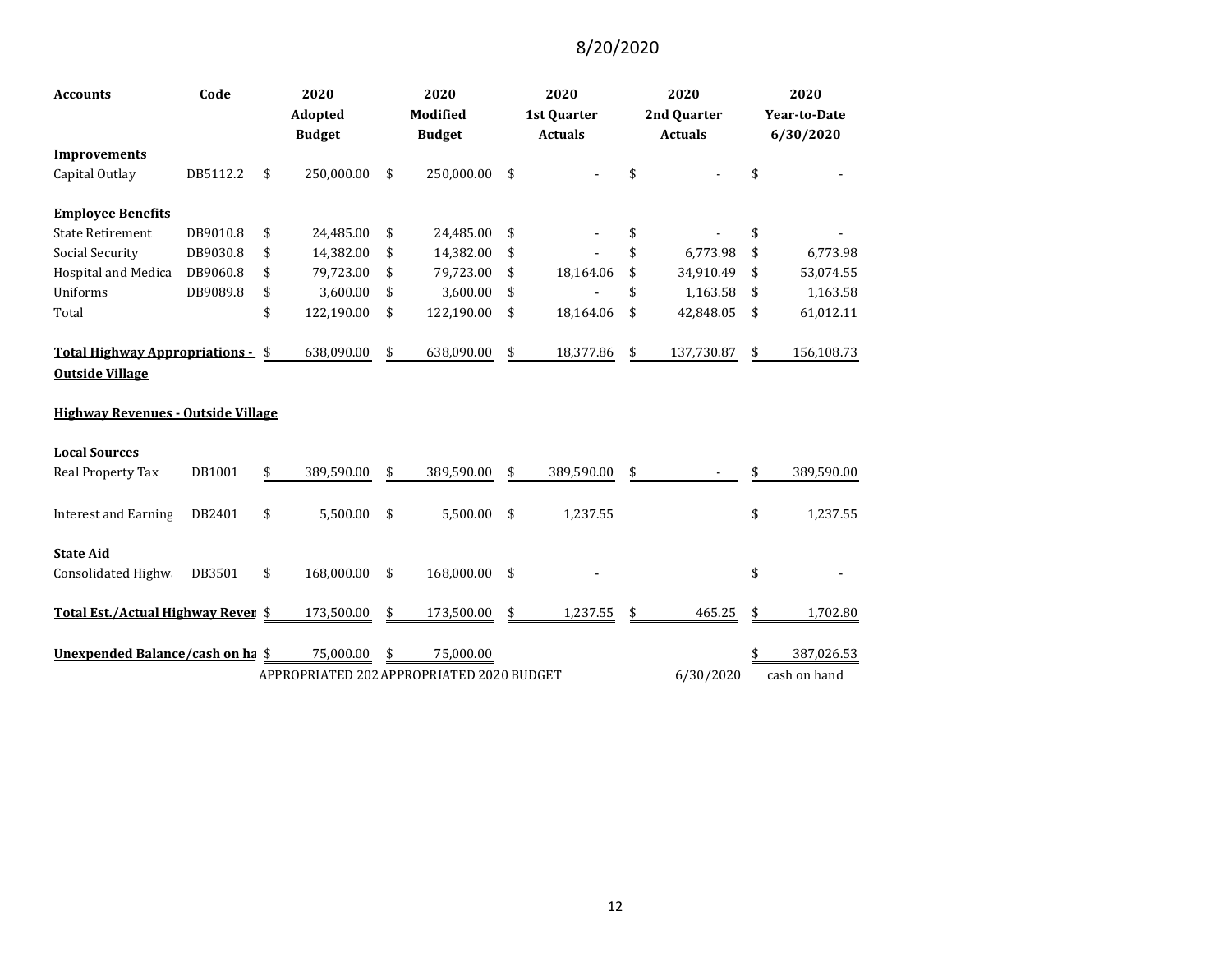| <b>Accounts</b>                    | Code          | 2020<br>Adopted |               | 2020<br><b>Modified</b> |               | 2020<br>1st Quarter |                | 2020<br>2nd Quarter |                | 2020<br><b>Year-to-Date</b> |            |  |  |
|------------------------------------|---------------|-----------------|---------------|-------------------------|---------------|---------------------|----------------|---------------------|----------------|-----------------------------|------------|--|--|
|                                    |               |                 |               |                         |               |                     |                |                     |                |                             |            |  |  |
|                                    |               |                 | <b>Budget</b> |                         | <b>Budget</b> |                     | <b>Actuals</b> |                     | <b>Actuals</b> |                             | 6/30/2020  |  |  |
| <b>SPECIAL DISTRICTS</b>           |               |                 |               |                         |               |                     |                |                     |                |                             |            |  |  |
| <b>Fire Protection Districts</b>   |               |                 |               |                         |               |                     |                |                     |                |                             |            |  |  |
| <b>Appropriations/Expenditures</b> |               |                 |               |                         |               |                     |                |                     |                |                             |            |  |  |
| #6 Fort Ann SF1                    | SF3410.4      | \$              | 204,390.00    | \$                      | 204,390.00    | \$                  | 204,390.00     | \$                  |                | \$                          | 204,390.00 |  |  |
| LOSAP                              | SF9010.8      | \$              |               | \$                      |               | \$                  |                | \$                  | $\blacksquare$ | \$                          |            |  |  |
| Total                              |               | \$              | 204,390.00    | \$                      | 204,390.00    | \$                  | 204,390.00     | \$                  |                | \$                          | 204,390.00 |  |  |
| #7 Pilot Knob SF2                  | SF3410.4      | \$              | 95,250.00     | \$                      | 95,250.00     | \$                  | 95,250.00      | \$                  |                | \$                          | 95,250.00  |  |  |
| LOSAP                              | SF9010.8      | \$              | 3,000.00      | \$                      | 3,000.00      | \$                  | 3,000.00       | \$                  |                | \$                          | 3,000.00   |  |  |
| Total                              |               | \$              | 98,250.00     | \$                      | 98,250.00     | \$                  | 98,250.00      | \$                  |                | \$                          | 98,250.00  |  |  |
| #8 West Fort Ann S                 | SF3410.4      | \$              | 244,934.00    | \$                      | 244,934.00    | \$                  | 244,934.00     | \$                  | $\blacksquare$ | \$                          | 244,934.00 |  |  |
| LOSAP                              | SF9010.8      | \$              | 4,500.00      | \$                      | 4,500.00      | \$                  | 4,500.00       | \$                  | $\blacksquare$ | \$                          | 4,500.00   |  |  |
| Total                              |               | \$              | 249,434.00    | \$                      | 249,434.00    | \$                  | 249,434.00     | \$                  | $\blacksquare$ | \$                          | 249,434.00 |  |  |
| <b>Total - All Fire Dist</b>       | <b>TOTALS</b> | \$              | 552,074.00    | \$                      | 552,074.00    | \$                  | 552,074.00     | \$                  |                | \$                          | 552,074.00 |  |  |
| <b>Revenues - Local Sources</b>    |               |                 |               |                         |               |                     |                |                     |                |                             |            |  |  |
| Real Property Tax                  | SF1001        | \$              | 552,074.00    | \$                      | 552,074.00    | \$                  | 552,074.00     | \$                  |                | \$                          | 552,074.00 |  |  |